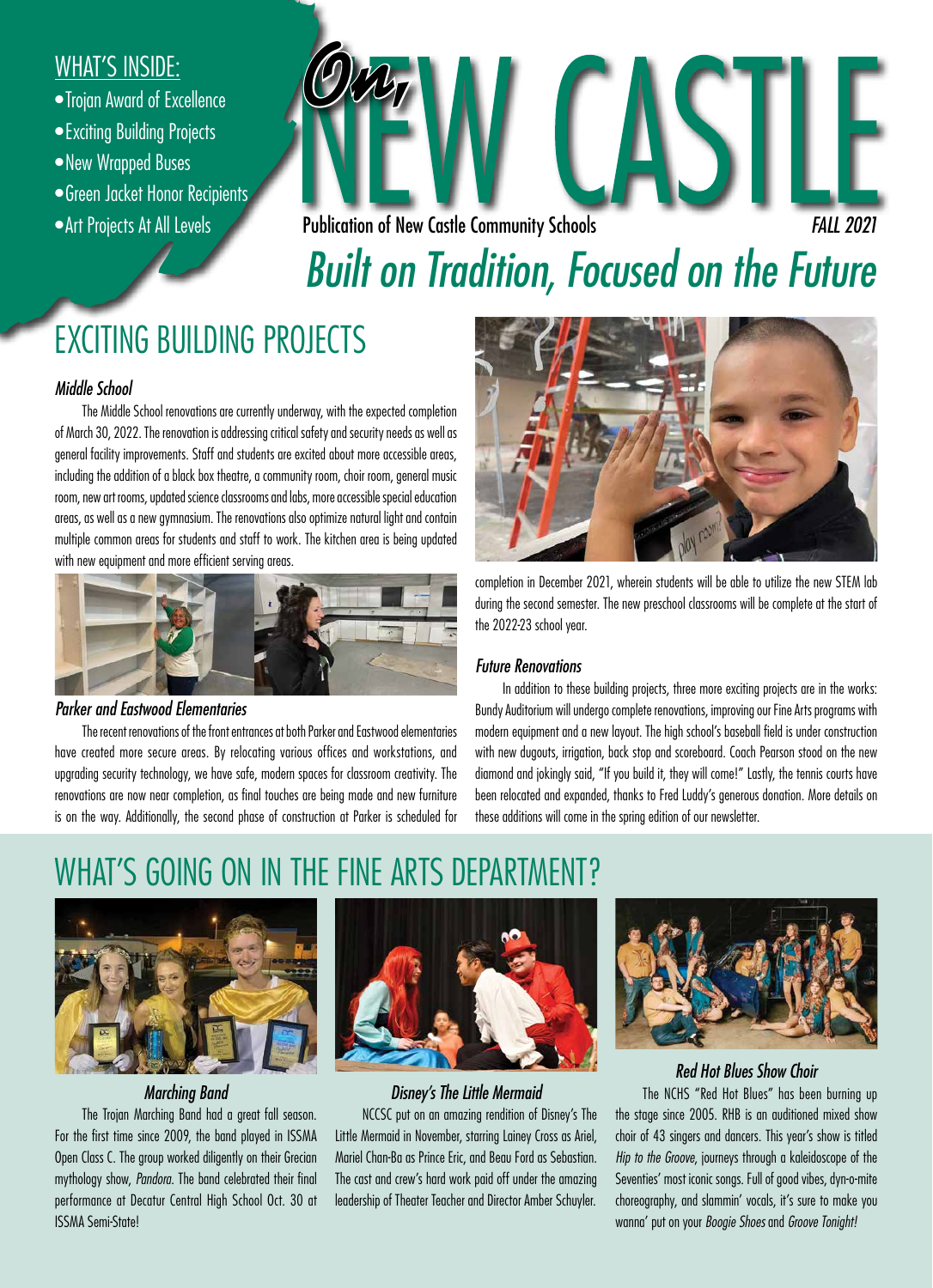# SUPERINTENDENT'S MESSAGE **WEW CASTLE**

Throughout this newsletter, our corporation and school websites, and our social media platforms, you will notice the recurring theme of outstanding students, staff and community members performing inspirational deeds and achieving amazing accomplishments! This past month, the School Board and I had the privilege of awarding several individuals the *Trojan Award of Excellence*.

 The first Award went to the Joe Petty family. Joe Petty was a 1970 graduate of NCHS and a retired science educator/coach in Miami, Florida. He developed a passion for basketball at a young age as he frequently tagged along to work with his father Tom, who was a local photographer. Tom and Barbara Petty were avid Trojan fans supporting the "Gym Now" campaign in 1958 to fund the Fieldhouse. They bought shares and season tickets for each of their five sons. Joe loved basketball and was a talented gymnast. Combining his skills and school spirit, Joe became a pillar of the cheerleading team both in New Castle and Ball State. He was a true Trojan at heart! Even living out



of state, he kept up to date through *The Courier Times*. He never missed a chance to see the Trojans play when he came home. Joe's impressive and benevolent donation totaled \$400,000. Primary benefactors are the boys and girls basketball programs and

our cheerleading program. Pictured receiving the Trojan Award of Excellence were Joe's brothers, Jeff and David and David's wife, Marsha. We are humbly grateful for the generosity of the Joe Petty family and for their Trojan Pride!

No one likes to think of tragedy, but when it strikes, past training becomes second nature. I'd like to publicly thank our Career Center Director Mackenzie Jackson, students Gage Reno and Brendan Powell, and Deputy John Sproles for their swift and courageous leadership in the face of a tragic accident involving our Building Trades Teacher, Don Criswell. All four individuals mentioned received a Trojan Award of Excellence for their leadership, as did Mr. Criswell, for modeling such a positive outlook and demonstrating perseverance throughout his journey to recovery. We are proud of all of them! Don's story was covered in *People Magazine* and there is talk that he may soon appear on the *Kelly Clarkson Show!*

*Matthew S. Shoemaker Ph.D. Superintendent, New Castle Community School Corporation Twitter: Dr. Matt Shoemaker@NCSupt*

*Front left to right: Deputy Sproles, Jackson, Reno, Criswell and Powell. Back: Career Center students*





### NEW WRAPPED BUSES AND SELECTED BUS TRANSPORTATION

New wrapped buses have been completed and are already transporting students to various activities. They were designed utilizing input from multiple stakeholders, including students. NCCSC looks forward to spreading its Trojan Pride through the use of these buses. Please note that NCCSC offers selected bus transportation to the following school corporations: Nettle Creek, Blue River and South Henry. If you have transportation needs, please bring your inquiries to the Administration office.

### TROJAN ALUMNI ASSOCIATION IN ACTION



The New Castle Alumni Association promotes loyalty to the school corporation, while strengthening ties to alumni, the community and parents. NCAA partners with existing school organizations, creating honorariums as *Trojans Remembered* and organizing Homecoming, while financially supporting student and school projects. They raise money for city activities and help students find scholarships and jobs through a wealth of resources and

references. When both planned and organic reunions occur, members interact with alumni from different generations. By sharing memories, honoring the present, and creatively supporting our schools, the Alumni Association upholds traditions and ensures New Castle's future.

# CONGRATULATIONS TO THE GREEN JACKET HONOR RECIPIENTS, NCHS'S TOP 12 ACADEMIC ACHIEVERS!

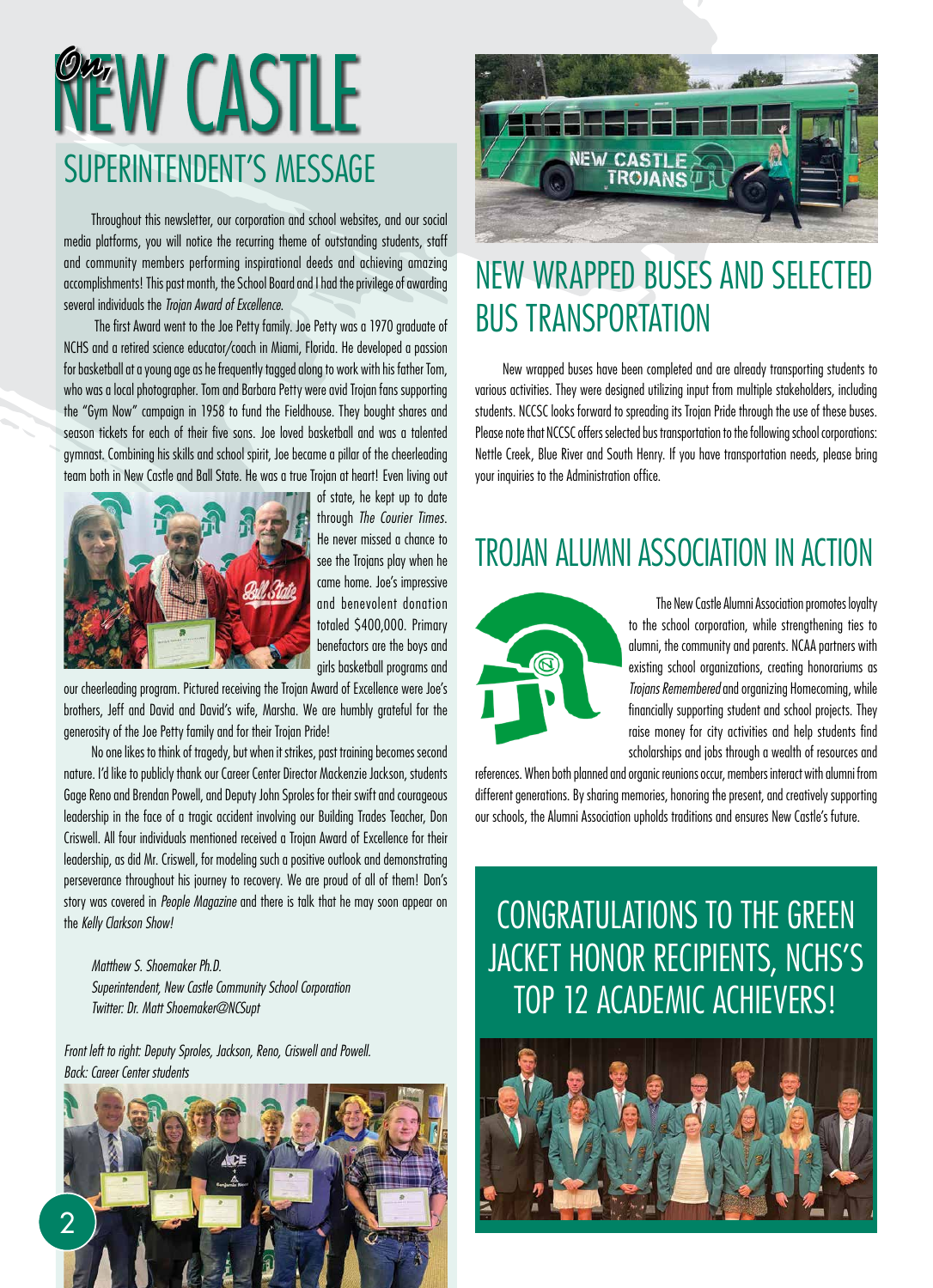# ART PROJECTS AT ALL LEVELS

#### *Middle School Goals*

Our seventh grade art goals introduce students to the Basic Elements of Art: color scheme painting, optical illusions and ceramics. An introduction to famous artists is included with each unit. The eighth grade goals focus on Principles of Design: painting, design, drawing, ceramics, graffiti-art and ceramics. Eighth graders also are introduced to new and historically famous artists using these mediums.

#### *High School Goals*

Intro to Art classes, Drawing and Painting, as well as independent or advanced classes are all offered at the high school. Students taking these courses engage in sequential learning experiences that encompass art history, art criticism, aesthetics and production. At the end of a semester, students have created personal portfolios and quality works.



### SPECIAL SERVICES HIGHLIGHT: THE UNIQUE LEARNING SYSTEM



New Castle Area Special Services provides services and supports for students with disabilities. The cooperative includes five area school districts: New Castle, Shenandoah, Charles A. Beard, South Henry and Nettle Creek. The programming spans a full continuum of services from accommodations within the general education setting to full-day intensive support within a special education setting.

While most students with disabilities learn alongside their peers working toward a diploma, a small percentage of students with disabilities require a unique approach

to the teaching and learning process. This distinctive approach aligns instruction to grade level standards while introducing material and skills at each student's proficiency.

To provide this level of instruction, special education teachers rely (in part) on a curricular program known as The Unique Learning System. This program serves as a cornerstone for classrooms and students with complex needs and helps New Castle support all students. Dr. Amy Blake, Director of Special Education, says, "We strive to serve and support every student, regardless of the nature of the disability. Doing so makes our special education programming strong! We have excellent educators throughout the district and are proud to serve the students of New Castle."